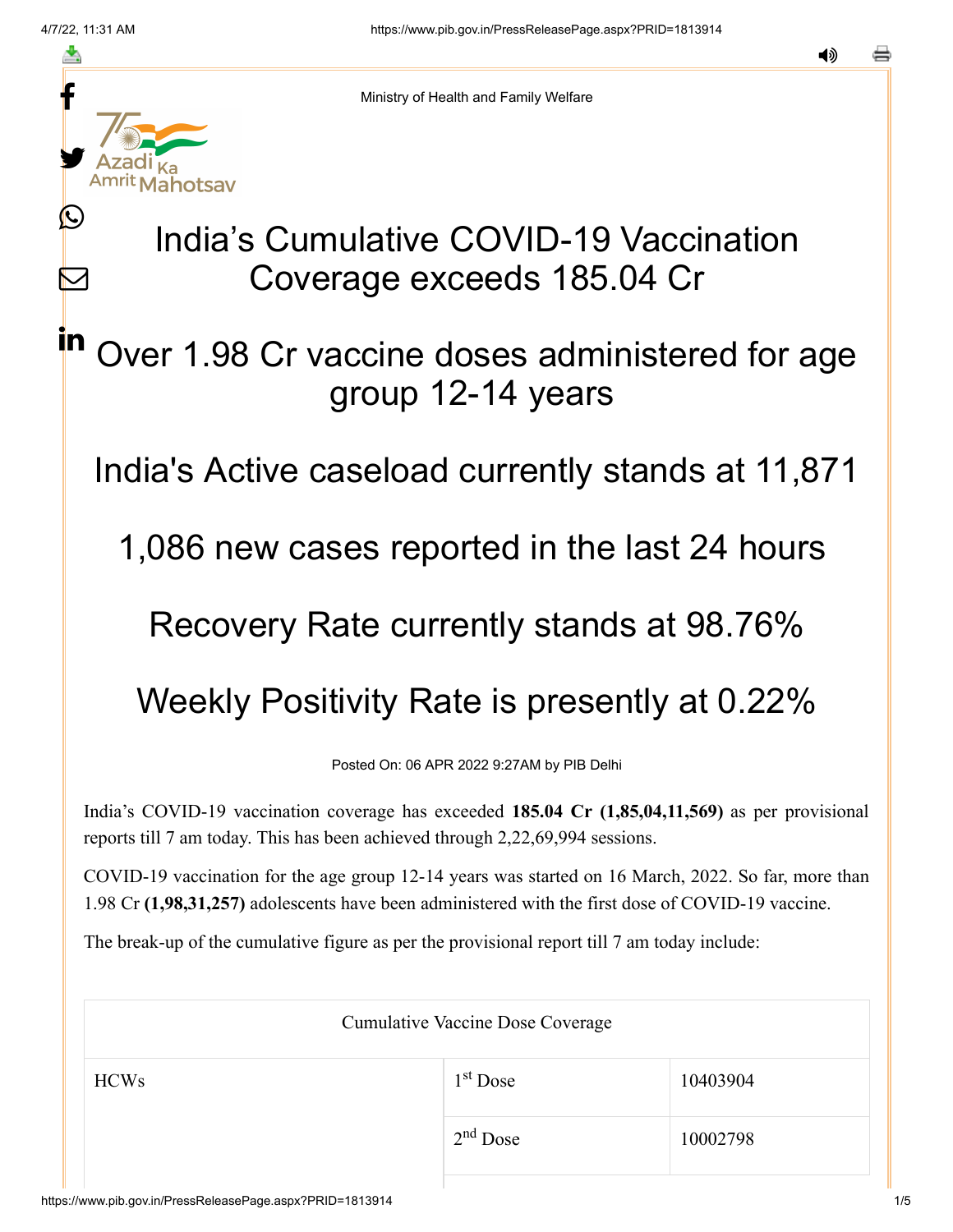| f                                              | <b>Precaution Dose</b> | 4498875        |
|------------------------------------------------|------------------------|----------------|
| <b>FLWs</b><br>$\mathbf{\Omega}$               | $1st$ Dose             | 18413615       |
|                                                | $2nd$ Dose             | 17516072       |
|                                                | <b>Precaution Dose</b> | 6946612        |
| Age Group 12-14 years                          | $1st$ Dose             | 19831257       |
| in<br>Age Group 15-18 years                    | $1st$ Dose             | 57440351       |
|                                                | $2nd$ Dose             | 38879910       |
| Age Group 18-44 years<br>Age Group 45-59 years | 1 <sup>st</sup> Dose   | 554857433      |
|                                                | $2nd$ Dose             | 468143382      |
|                                                | $1st$ Dose             | 202790758      |
|                                                | $2nd$ Dose             | 185837174      |
| Over 60 years                                  | 1 <sup>st</sup> Dose   | 126769720      |
|                                                | $2nd$ Dose             | 115752286      |
|                                                | <b>Precaution Dose</b> | 12327422       |
| <b>Precaution Dose</b>                         |                        | 2,37,72,909    |
| Total                                          |                        | 1,85,04,11,569 |

Following a continuous downward trend, India's Active Caseload declines to today **11,871** Active cases now constitute **0.03%** of the country's total Positive Cases**.**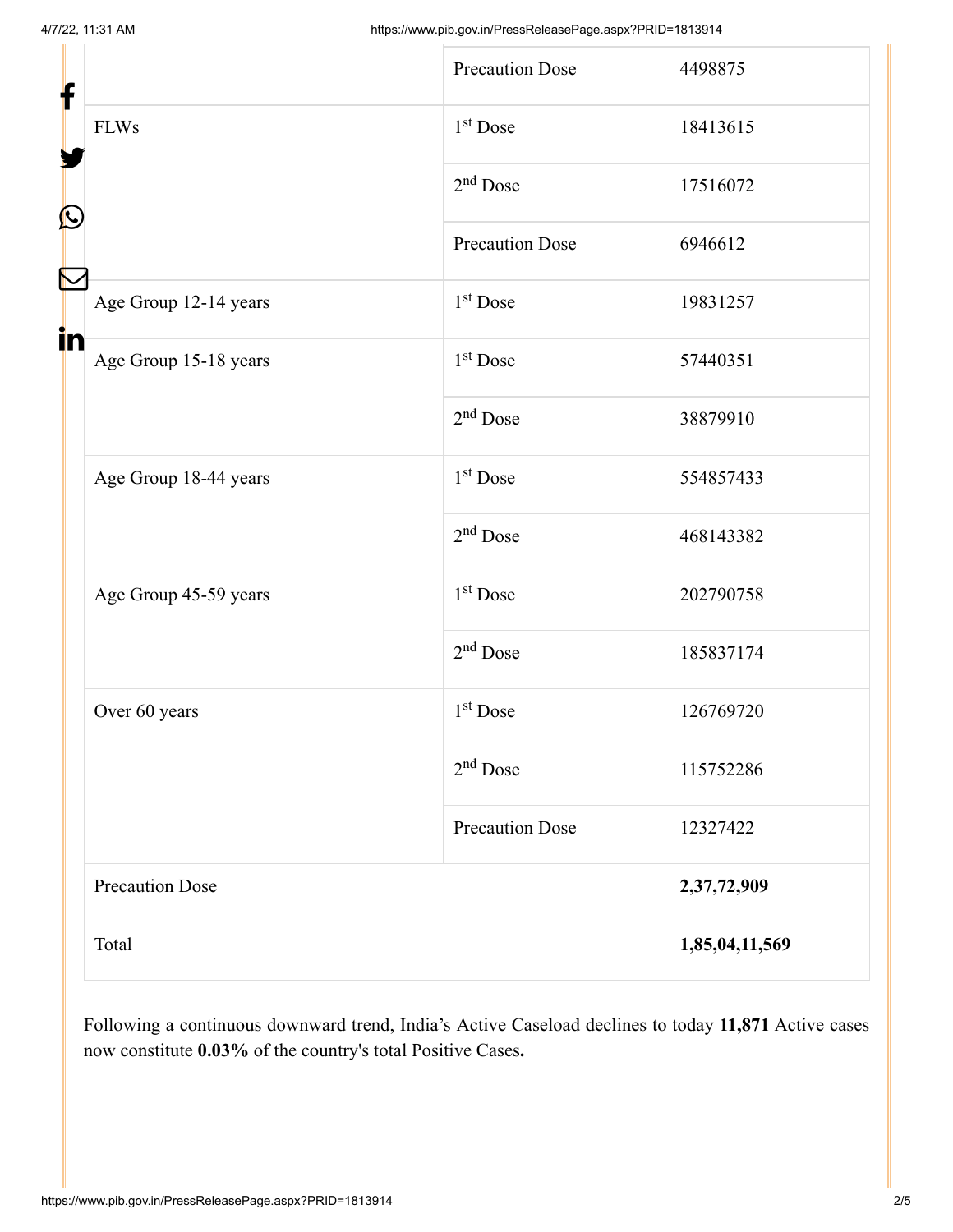4/7/22, 11:31 AM https://www.pib.gov.in/PressReleasePage.aspx?PRID=1813914



Consequently, India's recovery rate stands at **98.76%. 1,198** patients have recovered in the last 24 hours and the cumulative tally of recovered patients (since the beginning of the pandemic) is now at **4,24,97,567.**



**1,086 new cases** were reported in the last 24 hours.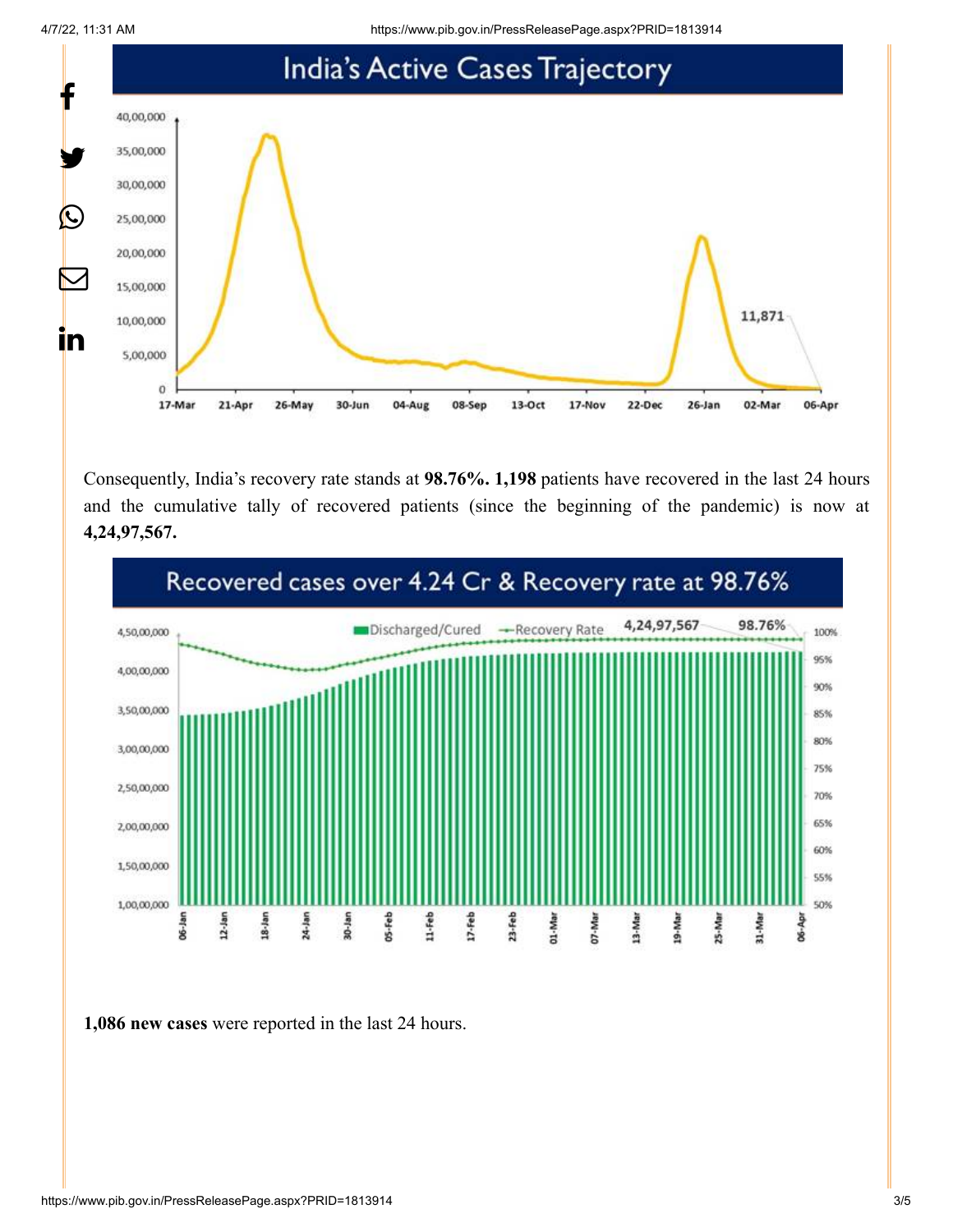4/7/22, 11:31 AM https://www.pib.gov.in/PressReleasePage.aspx?PRID=1813914



The last 24 hours saw a total of **4,81,374** COVID-19 tests being conducted. India has so far conducted over **79.20 Cr (79,20,27,142)** cumulative tests.

There has been a sustained fall in the weekly and daily Positivity Rates too. **Weekly Positivity Rate** in the country currently **stands at 0.22%** and the **Daily Positivity rate is also reported to be 0.23%.**



\*\*\*\*

## **MV/AL**

## **HFW/COVID States data/6thApril 2022/3**